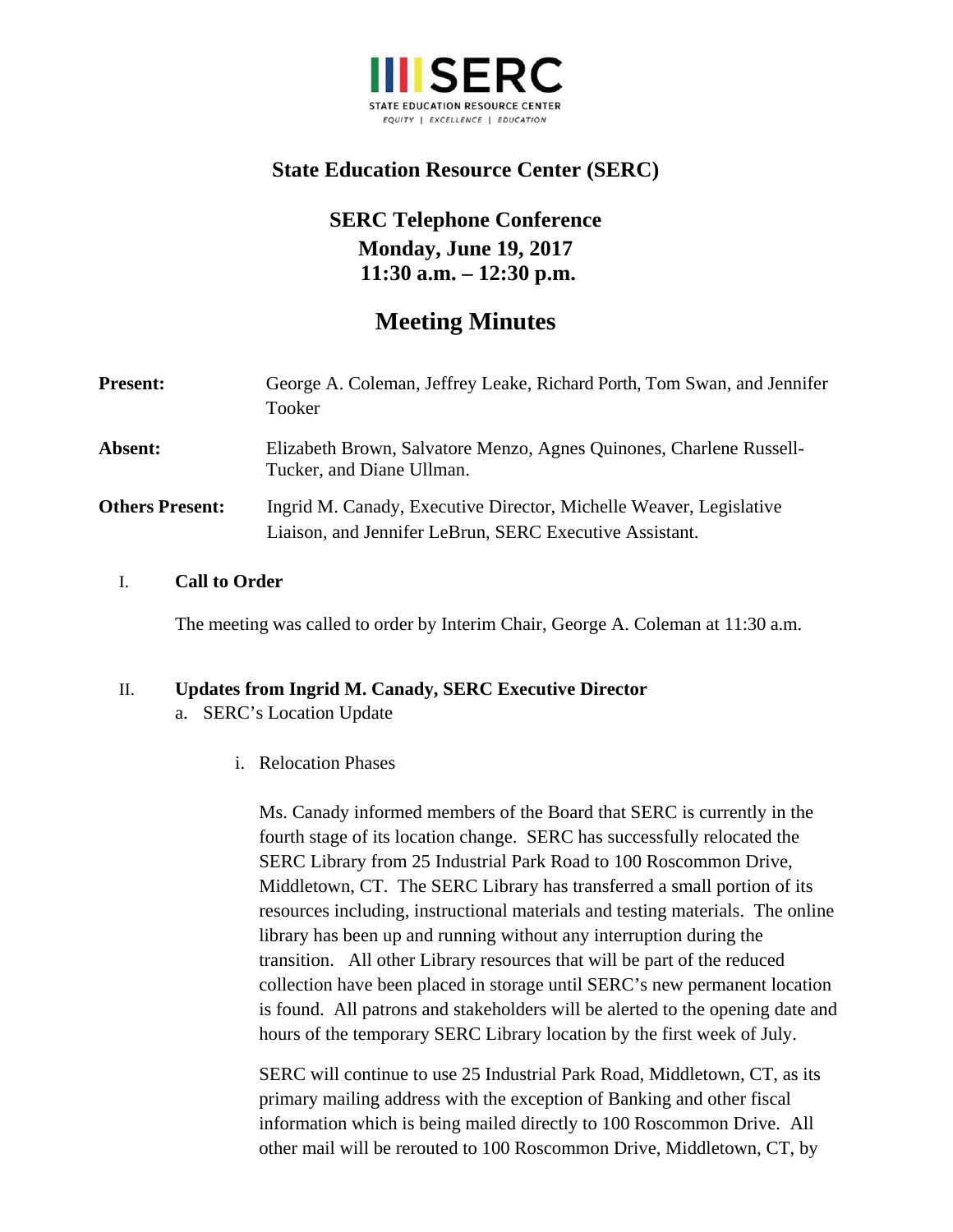SERC Board of Directors June Briefing Telephone Conference June 19, 2017

the USPS.

There was general discussion.

ii. OPM Approval

Ms. Canady informed members of the Board that SERC has received letter of approval for Interim Space Request, and Interim Funding Request from OPM. With this approval, SERC is now positioned to begin a search for a permanent location. Ms. Canady indicated that Mr. Paul Hinsch, Policy Director of Asset Management has been extremely instrumental and supportive during this process.

There was general discussion.

iii. Future SERC Location

SERC is hoping to secure a permanent location by October 2017. All building options must be ADA Compliant and include ample parking (150 parking spots). Ms. Canady provided a list of three options that are currently being considered, but the search is still ongoing. SERC is open to additional location options and is reaching out for further site recommendations.

SERC is currently looking at the following locations:

- 1. 25 Industrial Park Road
- 2. 100 Roscommon Drive
- 3. 645 South Main Street, Middletown, CT (Department of Labor)

There was general discussion

There was discussion about reviewing the MOU between SERC and the SERC Foundation at the next Board meeting.

b. Staffing Update

SERC welcomes to Karanne Farling, as its part-time Grant Writer. Karanne will officially join SERC on June 27, 2017.

Karanne has a wide range of grant writing experience and is familiar with the federal and state funding processes.

SERC will begin its second round of interviews for the part-time Controller position.